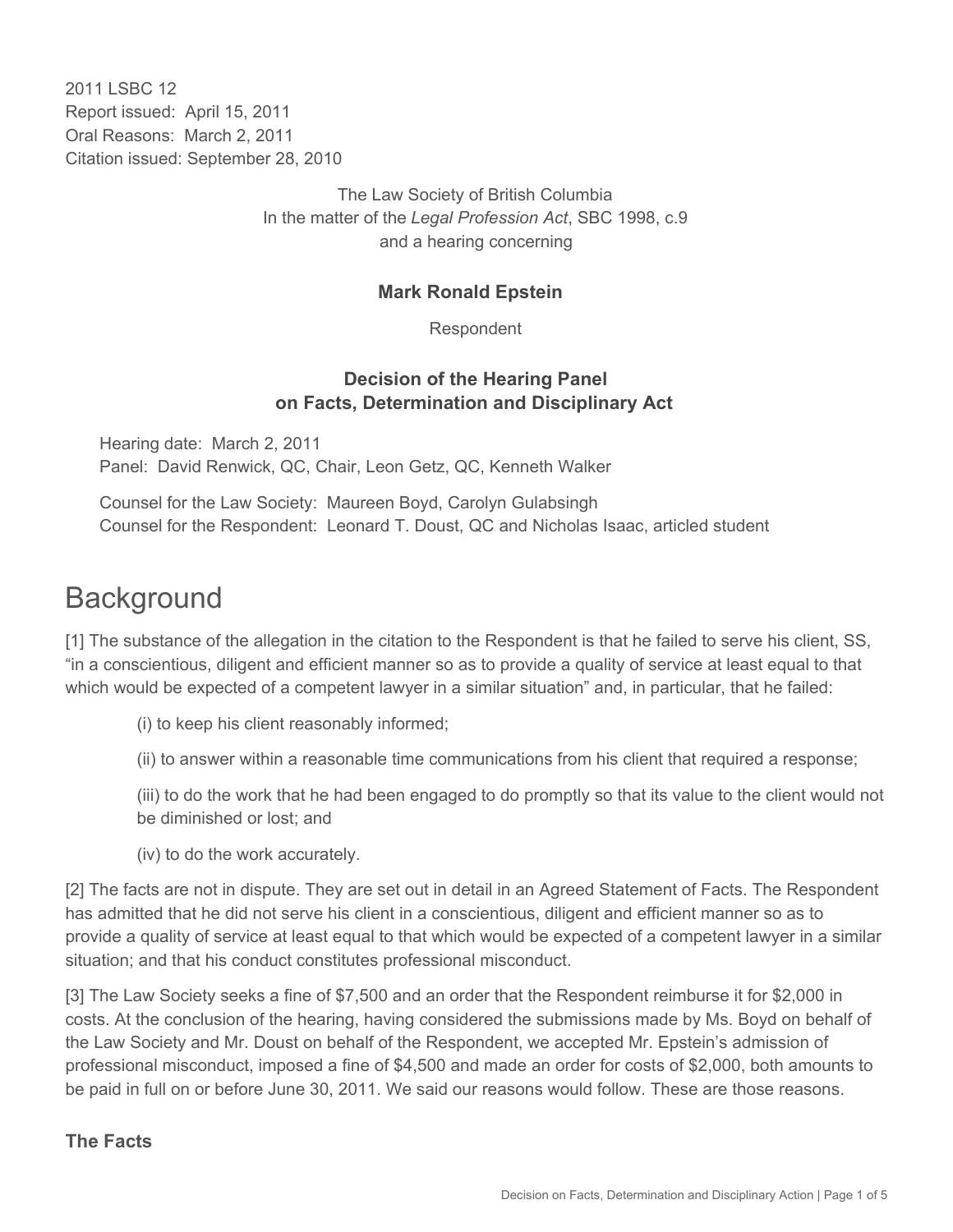[4] On November 27, 2006, the client, SS, a California resident, contacted the Respondent by telephone. She explained that she was the executrix of the estate of her deceased partner, JW, also of California, who before he died told her, and she believed, that his principal asset was an interest as one of three tenants in common in valuable real property located in Whistler, British Columbia; and that there had been a disagreement over expenses and rental income with his two co-owners. She wished to arrange to transfer JW's interest in the property to his estate and to retain the Respondent to do the necessary legal work.

[5] The Respondent told SS that he would have to be formally retained, that he would do a property search to determine the ownership structure and that in the usual course an application would be made to probate the estate in British Columbia and to transfer JW's interest in the property to his estate, after which it could be sold. The Respondent also told SS he would require certain documents from her in order to proceed.

[6] During the course of their initial conversation the Respondent did an online title search and told SS that JW was indeed registered as an owner of the property. He failed to notice, however, that the search revealed that the title had been cancelled on July 17, 2006.

[7] In January 2007, the Respondent sent a formal retainer letter to SS. He asked for a retainer of US \$1,000. The letter was signed and returned to him around January 28 together with the US \$1,000 and copies of certain other documents that he had requested, including a State of Title Certificate. He deposited the retainer funds in trust.

[8] On February 21, 2007, the Respondent prepared a memo to file in which he noted, among other things, that "we should do an updated title search of this property on BC Online and also BC Online search of [JW]". The latter was done the same day, but the Respondent once again failed to notice that the title had been cancelled and ownership of the property had been transferred to the other two co-owners. He did not do a proper or complete property search.

[9] Later that month, not having heard further from him, SS telephoned the Respondent who told her that a title search had been done and there was "no problem". Around the same time, a Caveat was prepared in the Respondent's office, but no steps were taken to file it in the Land Title Office.

[10] On March 30, 2007 the Respondent wrote to SS saying, among other things, that "we are in the process of filing a Caveat on the property that is in the name of [JW]". He did not, however, file the Caveat or take any other steps to probate the estate. Because he did not know of the transfer of title in July 2006, he did not think there was any urgency in proceeding with the probate of the Estate or the filing of a Caveat. He only learned that JW was not a co-owner in September 2007.

[11] In May and the first part of June 2007, SS made a number of attempts to reach the Respondent by telephone but these were unsuccessful. They finally spoke on June 18. The Respondent told her that he had a title search and that a Caveat was being placed on the property.

[12] In September 2007, concerned at the Respondent's inactivity, SS decided to consult R. David Bellamy. On September 7 she learned that title to the property had been transferred on July 27, 2006.

[13] By the end of September 2007 it had been determined that the property had been sold pursuant to an Order of the Supreme Court made in February 2005 and that a Vesting Order had been made on June 26, 2006. In February 2008, SS was substituted for JW in the proceedings and the Court ordered the payment out to her of approximately \$43,200 that had been paid into Court on July 20, 2006. She incurred and paid additional legal fees to resolve matters related to the Estate's claim of an interest in the Property and the proceeds from its sale.

[14] Sometime in September or October of 2007, the Respondent left a voice mail message for SS in which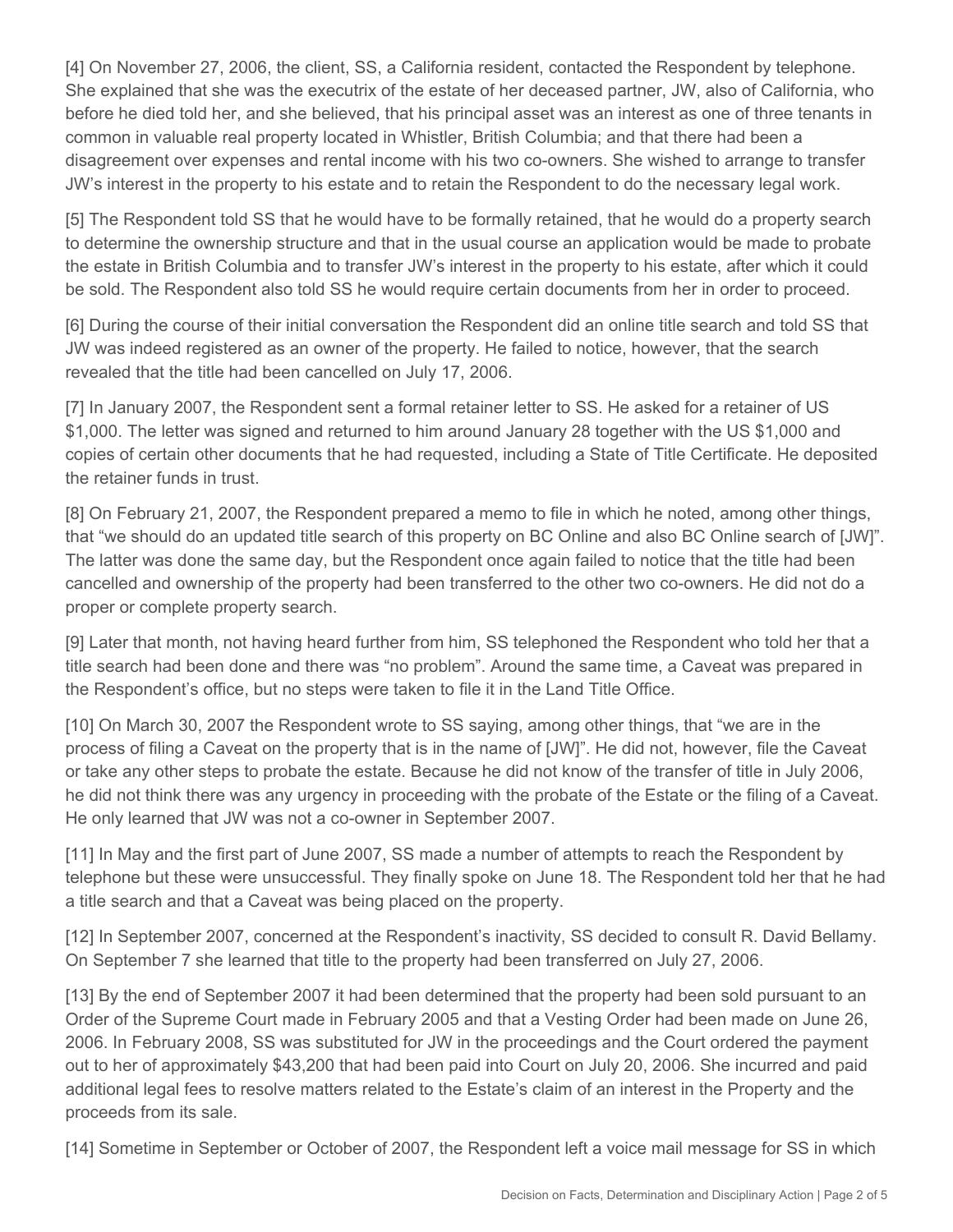he apologized for his delay and his oversight in not reading the title search properly. He refunded the US \$1,000 retainer that had been provided.

## **Discussion**

[15] The test for determining whether professional misconduct has occurred is that set out in *Law Society of BC v. Martin*, 2005 LSBC 16 at paragraph [171], namely, "whether the facts as made out disclose a marked departure from that conduct the Law Society expects of its members." The panel in *Martin* also noted (at paragraph [154]) that a lawyer's conduct meets that standard if it "displays culpability which is grounded in a fundamental degree of fault, that is, whether it displays gross culpable neglect of his duties as a lawyer."

[16] The Law Society's *Professional Conduct Handbook* is one source of information as to the conduct the Law Society expects of its members. Chapter 3, Rule 3, headed "Quality of Service", reads, in part:

A lawyer shall serve each client in a conscientious, diligent and efficient manner so as to provide a quality of service at least equal to that which would be expected of a competent lawyer in a similar situation. Without limiting the generality of the foregoing, the quality of service provided by a lawyer may be measured by the extent to which the lawyer:

- (a) keeps the client reasonably informed,
- (c) responds, when necessary, to the client's telephone calls,
- (f) answers within a reasonable time a communication that requires a reply,

(g) does the work in hand in a prompt manner so that its value to the client is not diminished or lost,

(h) prepares documents and performs other legal tasks accurately,

[17] In light of this and of the facts that the Respondent has admitted, we do not think it could sensibly be argued that he served his client, SS, in a conscientious, diligent and efficient manner so as to provide a quality of service at least equal to that which would be expected of a competent lawyer in a similar situation. It follows, in our view, that his conduct in this matter constituted a marked departure from that which the Law Society expects of its members; and taken as a whole amounted to gross culpable neglect of his duties as a lawyer. The Respondent's admission that his conduct was professional misconduct is wise and appropriate and we accept it.

### **Sanctions**

[18] The primary purpose of proceedings such as this is to discharge the Law Society's statutory obligation, set out in section 3 of the *Legal Profession Act*, to uphold and protect the public interest in the administration of justice. We are constituted to decide upon a sanction or sanctions that, in our opinion, protects the public, maintains high professional standards and preserves public confidence in the legal profession.

[19] These considerations are among those referred to in what has now become the leading decision on sanctioning, *Law Society of BC v. Ogilvie*, [1999] LSBC 17. In that case the panel set out a useful list of considerations to be taken into account in deciding on an appropriate sanction. The list is not intended to be exhaustive. We set out below the considerations identified in Ogilvie that we think are relevant here.

# **The Nature and Gravity of the Conduct Proven**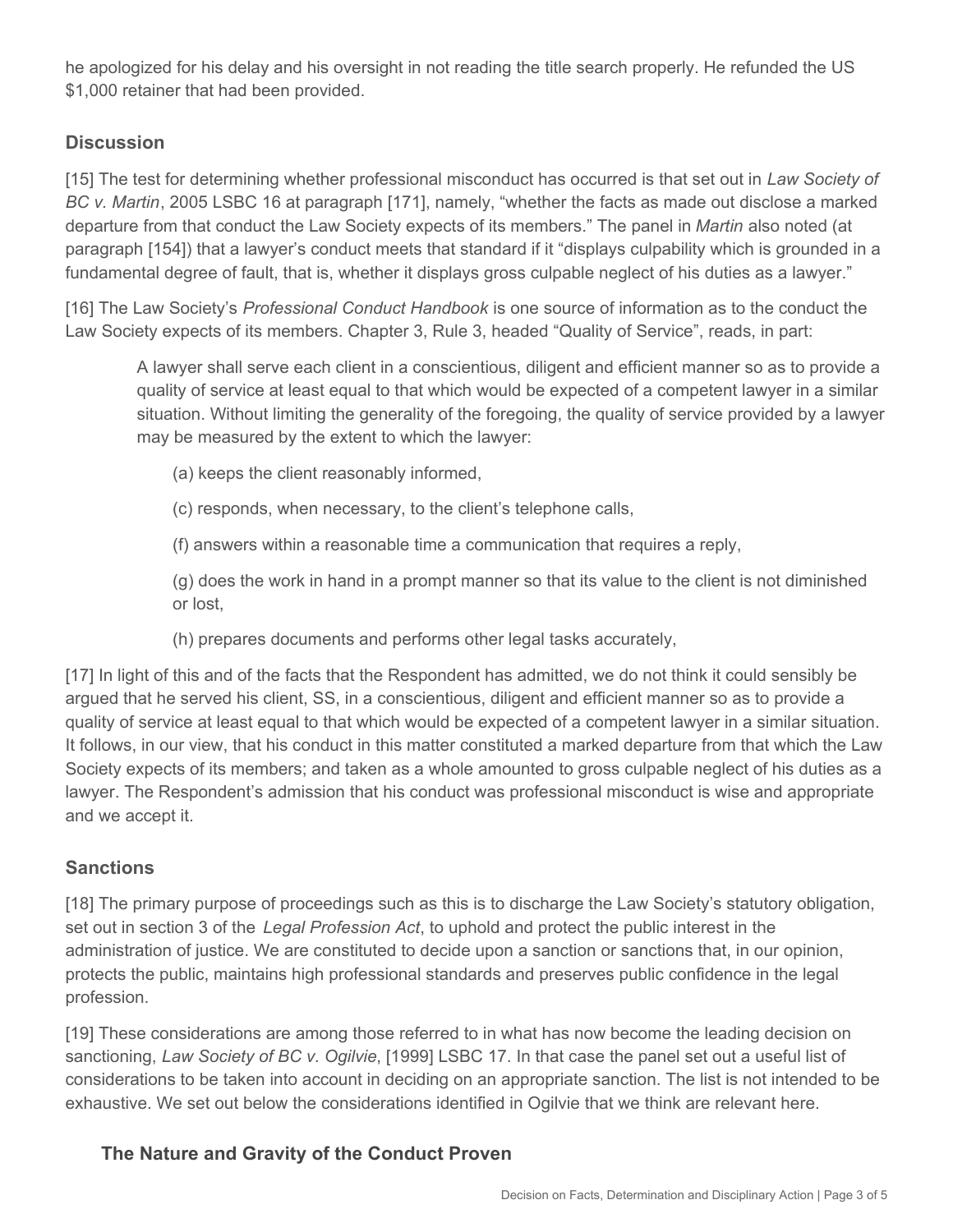[20] The Respondent's misconduct consisted of a failure to serve his client competently in two particular respects: first, by failing, on two separate occasions, to perform accurately the same fairly elementary task of reading carefully the results of a title search and in the result failing in a timely way to advance his client's objectives and carry out her instructions; and second, by failing to respond in a timely way to her enquiries.

[21] These cannot in our opinion be considered trivial departures from the standard of conduct expected in the circumstances. They are serious. Each represents a failure to do something quite elementary - to do necessary work carefully and to keep a client properly informed - not only in terms of the standard of practice but also from the point of view of the reasonable expectations of a client.

# **The Impact upon the Victim**

[22] The Respondent knew that his client, SS, lived in California and was, in her words, "dealing with the death of a loved one"; that she required assistance in dealing with what she had been led to believe was both the principal asset of the estate of the deceased and one of significant value; and that she was quite unfamiliar with how to proceed. While none of these considerations changed the nature or extent of the Respondent's professional obligations, they did give special point to the need to perform them accurately and promptly. In this, he failed her.

# **The Previous Character of the Respondent, Including Details of Prior Discipline**

[23] The Respondent is no neophyte. He was called to the bar in 1991, initially practising with his father, the late Irving Epstein, QC and Henry Wood, QC, both widely respected members of the legal profession. His mother died in 2001 and his father, following a lengthy illness, in June 2002. The Respondent attempted to step into his father's rather large shoes and manage both his own practice and that of his father, while at the same time trying to deal with his parents' estates. He found this difficult and stressful. He continued to practise together with Mr. Wood until the end of September 2009, since which time he has been a sole practitioner.

[24] The Respondent was the subject of Conduct Reviews in October 2000 and again in September 2006; and in addition, of a Practice Review ordered by the Practice Standards Committee in 2006. It is neither necessary nor helpful to explore in detail the circumstances that gave rise to these procedures. There are, however, certain recurring features of the two Conduct Reviews that have echoes in the present case. There is evidence in each of them of inattentiveness and lack of care in performing fairly basic procedures, not unlike his behaviour here. There is also evidence of some degree of disorganization in the conduct of his practice - which gave rise to some fairly detailed recommendations in the Practice Review as to how these might be addressed. In December 2008 the Practice Standards Committee closed its file on the Respondent so we assume that those recommendations were acted on.

[25] More generally, we note that part of the background to the matters referred to in paragraph [24] was that the Respondent was at the time suffering through a major depression that impaired his capacity to fulfill the demands of his practice. He sought and obtained medical assistance and advice in dealing with those issues. We have no evidence that they have had any bearing on the matters that have given rise to these proceedings.

### **Range of Penalties Imposed in Similar Cases**

[26] Counsel for the Law Society referred us to earlier cases in which lawyers were sanctioned for having failed to provide an appropriate quality of service. The number of those cases is not large; seven decisions